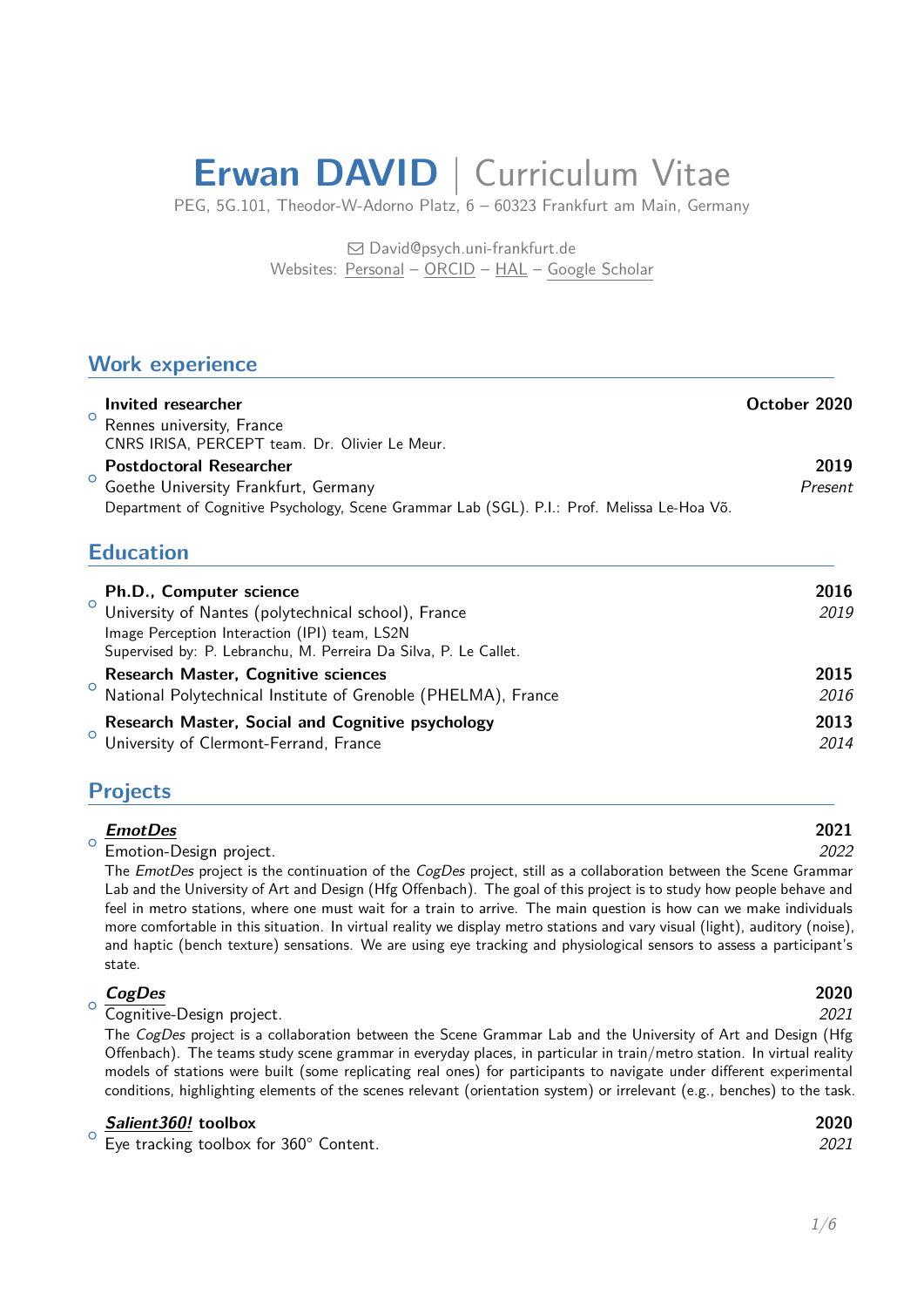We developed a toolbox for processing of eye (*eye-in-head*), head (headset tracking) and gaze (*eye-in-space*). The toolbox implements functionalities over graphical, command-line and scripting interlaces to process raw data to saliency and scanpath features. Additionally, the toolbox implements functions to generate saliency (binary and images/videos) and scanpath (scanpath image and CSV reporting visuo-motor features per fixation and saccades) files. This toolbox supports dynamic stimuli, for example gaze data recorded during viewing of a movie can be used to produce a saliency video, we provide variation of our generation/comparison tools to process these dynamic data.

#### ○␣ *Salient360!* **benchmark 2018**

Visual Attention Modeling for 360° Content. *present*

A benchmark of saliency and scanpath prediction models for the exploration of static and dynamic omnidirectional contents (virtual reality). We provide datasets ands an online benchmarking platform.

#### **[ICME18 Gr](http://salient360.ls2n.fr)and Challenge 2018**

○␣ Visual Attention Modeling for 360° Content.

We organized a Grand Challenge for ICME 2018. We gathered gaze data with a free-viewing task in virtual reality. Teams had to predict saliency maps and scanpaths for the exploration of images and videos. This project was the occasion to many practical and theoretical debates about eye tracking, gaze data comparison and visual perception.

## **Journal publications**

- ○␣ **David, E.**, Lebranchu, P., Perriera Da Silva, M. & Le Callet, P. (2022). What are the visuo-motor tendencies of omnidirectional scene free-viewing in virtual reality?. Journal of Vision, 22(4), 12.
- ○␣ **David, E.**, Beitner, J., & Le-Hoa Võ, M. (2021). The importance of peripheral vision when searching 3D real-world scenes: A gaze-contingent study in virtual reality. Journal of Vision, 21(7), 3-3.
- ○␣ **David, E.**, Beitner, J., & Le-Hoa Võ, M. (2020). Effects of transient loss of vision on head and eye movements during visual search in a virtual environment. Brain sciences, 10(11), 841.
- ○␣ Spur, M., Tourre, V., **David, E.**, Moreau, G., & Le Callet, P. (2020). Exploring Multiple and Coordinated Views for Multilayered Geospatial Data in Virtual Reality. Information, 11(9), 425.
- ○␣ **David, E.**, Lebranchu, P., Perriera Da Silva, M. & Le Callet, P. (2019). Predicting artificial visual field losses: a gaze-based inference study. Journal of Vision, 19(14), 22. [hal-02289190]
- ○␣ Mermillod, M., Bourrier, Y., **David, E.**, Kauffmann, L., Chauvin, A., Guyader, N., Dutheil, F., & Peyrin, C. (2019). The importance of recurrent top-down synaptic connections for the anticipation of dynamic emotions. Neural Networks, 109, 19-30. [hal-01911098]
- ○␣ Gutiérrez, J., **David, E.**, Rai, Y., & Le Callet, P. (2018). Toolbox [and dataset for](https://hal.archives-ouvertes.fr/hal-02289190) the development of saliency and scanpath models for omnidirectional/360° still images. Signal Processing: Image Communication, 69, 35-42. [hal-01970919]

## **Proceeding publications (peer-reviewed)**

- ○␣ **David, E.**, Bourrier[, Y., Vuillaume](https://hal.archives-ouvertes.fr/hal-01970919), R., & Mermillod, M. (2020). Recurrent top-down synaptic connections at different spatial frequencies help disambiguate between dynamic emotions. 42nd Annual Meeting of the Cognitive Science Society. Virtual meeting.
- ○␣ Spur, M., Tourre, V., **David, E.**, Moreau, G., & Le Callet, P. (2020). MapStackVR: Exploring Multilayered Urban Data In Virtual Reality. 11th International conference on information visualization theory and application (VISIGRAPP).
- ○␣ **David, E.**, Gutiérrez, J., Coutrot, A., Da Silva, M. P., & Le Callet, P. (2018, June). A dataset of head and eye movements for 360° videos. In Proceedings of the 9th ACM Multimedia Systems Conference (pp. 432-437). ACM. [hal-01994923]
- ○␣ Gutiérrez, J., **David, E.**, Coutrot, A., Da Silva, M. P., & Le Callet, P. (2018, May). Introducing UN Salient360! Benchmark: A platform for evaluating visual attention models for 360° contents. In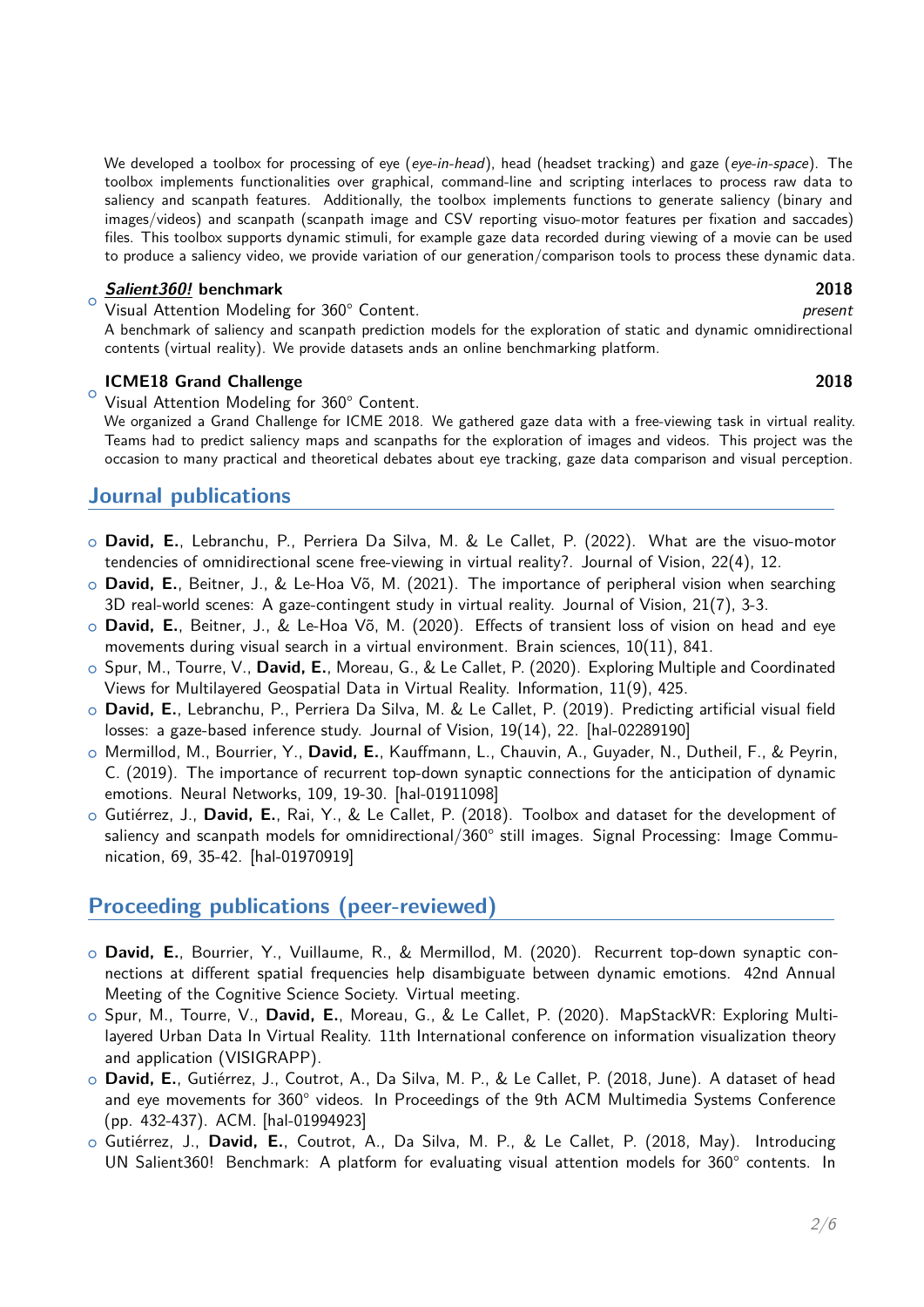2018 Tenth International Conference on Quality of Multimedia Experience (QoMEX) (pp. 1-3). IEEE. [hal-01970916]

○␣ **David, E.**, Lebranchu, P., Perriera Da Silva, M. & Le Callet, P. (2018). How are ocular behaviours affected by central and peripheral vision loss? A study based on artificial scotomas and gaze-contingent [paradigm. Elec](https://hal.archives-ouvertes.fr/hal-01970916)tronic Imaging, 2018(14), 1-6. [hal-01970940]

## **Conference talks (abstracts)**

- ○␣ **David, E.**, & Võ, M. L.-H. (accepted). Visual [search in 3D-m](https://hal.archives-ouvertes.fr/hal-01970940)odelled rooms: comparing results from the same protocol run in VR and on 2D screens. 44rd European Conference on Visual Perception (ECVP22). Nijmegen, Netherlands.
- ○␣ **David, E.**, & Le-Hoa Võ, M. (May 2022). Searching for hidden objects in 3D environments. Vision science annual meeting 2022 (VSS 2022). St Pete Beach, Florida.
- ○␣ **David, E.**, & Le-Hoa Võ, M. (2022). The importance of relational spatial information for scene classification. 64th Tagung experimentell arbeitender Psycholog:innen (TeaP; Conference of Experimental Psychologists).
- ○␣ **David, E.**, Lebranchu, P., Le-Hoa Võ, M. (2021). Looking while loaded: Differences in oculo-motor tendencies during three common visual tasks might be based on varying degrees of cognitive load. In 43rd European conference on visual perception (ECVP21). Virtual meeting (poster).
- ○␣ **David, E.**, Beitner, J., & Le-Hoa Võ, M. (2020). The role of central and peripheral vision for search in VR environments. In vision science annual meeting 2020 (VSS 2020). Virtual meeting.
- ○␣ Coutrot, A., **David, E.**, Da Silva, M. P., J., Gutiérrez, & Callet, P. L. (2018). Omnidirectional gaze data: feedbacks from the creating process of a new 360° videos, head & gaze dataset. In Grenoble Workshop on Models and Analysis of Eye Movements, Grenoble, France.
- ○␣ **David, E.**, Lebranchu, P., Perriera Da Silva, M. & Le Callet, P. (2017). A new experimental setup to study central and peripheral visions with gaze contingent protocol and artificial scotomas. In 2nd International Conference and Expo on Optometry and Vision Science, Paris, France.
- ○␣ **David, E.**, & Mermillod, M. (2016). Spatial frequency comparison in emotional facial expression prediction with neural networks (In French). In Grenoble GDR BioComp seminar.

## **Invited talks and seminars**

- ○␣ **David, E.** (2021, December). Virtual reality eye-tracking to study natural conditions? GIPSA-lab, Grenoble, France.
- ○␣ **David, E.** (2021, July). Head, eye and gaze movements: Viewing tendencies. Brain, Attention and Reality lab, University of British columbia.
- ○␣ **David, E.** (2021, January). Methodology of machine learning and research plan for modelling visual search. In Frankfurt University course: *Artificial Intelligence: an interdisciplinary field. Perspectives from Psychology and Computer Science*. Frankfurt-am-Main, Germany.
- ○␣ **David, E.** (2021, January). Visual attention and omnidirectional content viewing. InterDigital, virtual.
- ○␣ **David, E.** (2020, October). Eye tracking methodology for the study of visual attention. RAINBOW research team, Inria/IRISA, Nantes, France.
- ○␣ **David, E.** (2020, October). Exploration de scènes omnidirectionnelles en réalité virtuelle: mesures, modélisation et boîte à outils des données visuo-motrices. PERCEPT research t[eam, IRISA,](https://www.interdigital.com/) Nantes, France.
- ○␣ **David, E.** (2020, June). Introduction to programming and modelling in R. Department of Surveying and Geoinformatics, University of West Attica, Athens, Greece.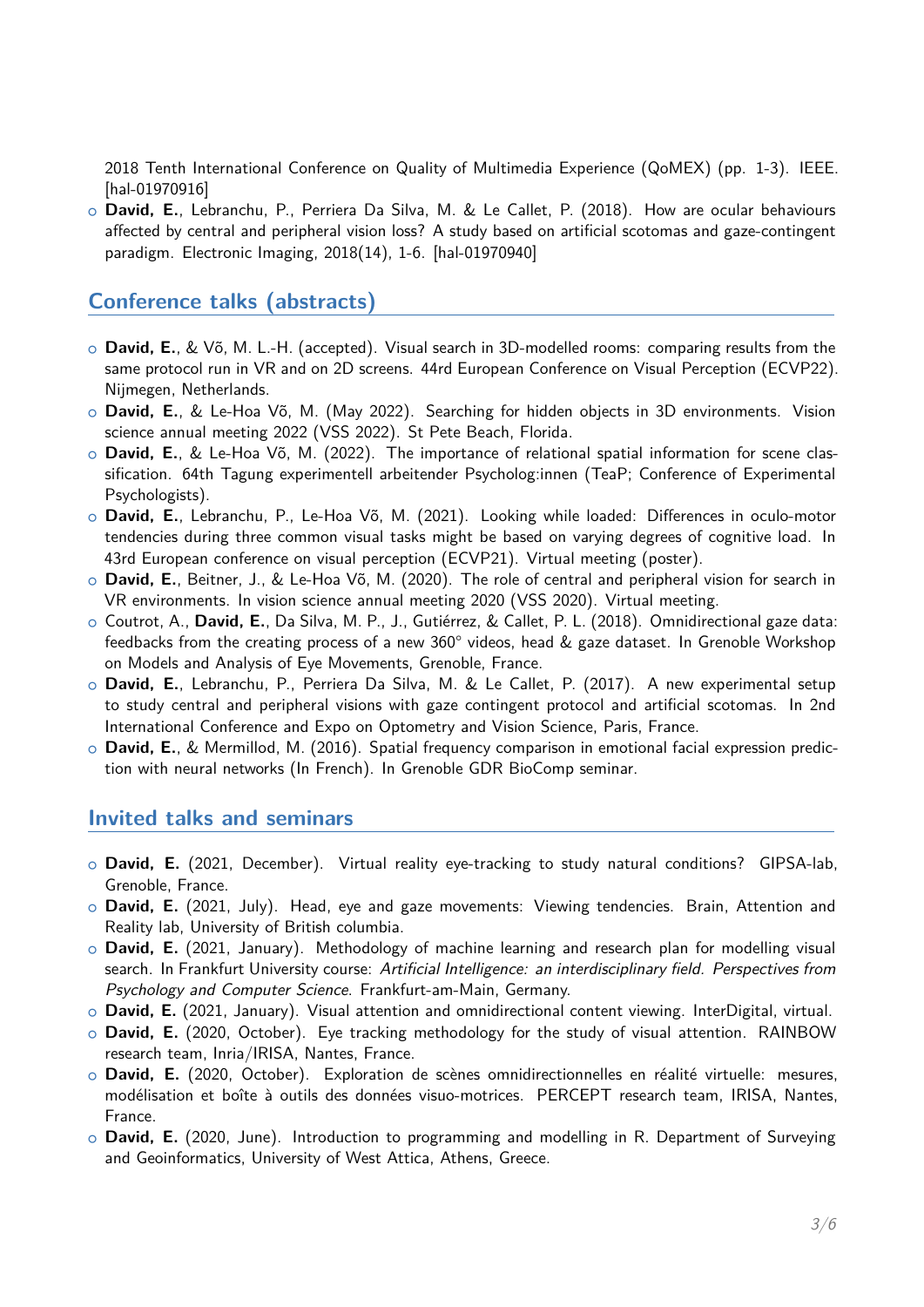- ○␣ **David, E.** (2020, February). A new saccadic model for omnidirectional still content using oculomotor biases. Goethe University Cognitive psychology department symposium, Riezlern, Austria.
- ○␣ **David, E.** (2019, November). Artificial visual field losses in the virtual world: a replication study with omnidirectional static stimuli. Eye-Tracking Day symposium, Max Planck Institute for Empirical Aesthetics, Frankfurt, Germany.
- ○␣ **David, E.** (2019, May). Artificial scotomas on-screen and in virtual reality: experiments and applications. Biovision project-team, Inria, Sophia Antipolis, France.
- ○␣ **David, E.** (2019, March). Artificial scotomas and what we can learn from them. Scene Grammar Lab (SGL), Goethe University, Frankfurt, Germany.
- ○␣ **David, E.** (2019, January). Predicting artificial visual field losses: a gaze-based inference study. Seminar of Image Perception Interaction (IPI) research team, LS2N, Nantes, France.
- ○␣ **David, E.** (2018, December). Eye-tracking methodology in the IPI team. Seminar of Perception, Action, Cognition pour la Conception et l'Ergonomie (PACCE) research team, LS2N, Nantes, France.

## **Teaching experience**

| $\circ$ | <b>Assistant lecturer - 90 hours</b><br><b>Goethe University Frankfurt</b><br>Looking outside of the laboratory: active vision and natural behaviour (master level)<br>Introduction to eye-tracking (master level)<br>An introduction to machine learning for psychologists (master level)                                                                                                                                                                                                                | 2021<br>2022 |
|---------|-----------------------------------------------------------------------------------------------------------------------------------------------------------------------------------------------------------------------------------------------------------------------------------------------------------------------------------------------------------------------------------------------------------------------------------------------------------------------------------------------------------|--------------|
| $\circ$ | <b>Assistant lecturer</b> $-60$ hours<br><b>Goethe University Frankfurt</b><br>Introduction to eye-tracking (master level)<br>An introduction to machine learning for psychologists (master level)                                                                                                                                                                                                                                                                                                        | 2020<br>2021 |
| $\circ$ | <b>Assistant lecturer</b> – Approximately 150 hours<br>Nantes polytechnical school<br>lecturer: experimental methodology and statistics (master level)<br>Assistant: machine learning (master level), web technologies (bachelor level), computer system architecture (bachelor<br>level)<br>Nantes Science and Technique of Physical and Sports Activities school<br>lecturer: statistics (bachelor level)<br><b>Nantes University technology institute</b><br>Assistant: C programming (bachelor level) | 2016<br>2019 |
| $\circ$ | <b>Instructor</b> $-$ 29 hours<br>University of Clermont-Ferrand, psychology department<br>Assistant: office suite (bachelor level)                                                                                                                                                                                                                                                                                                                                                                       | 2013         |
| $\circ$ | <b>Instructor</b> $-140$ hours<br>University of Brest, psychology department<br>Assistant: statistics (bachelor and master levels), office suite (bachelor level), intro. to computers (bachelor level)                                                                                                                                                                                                                                                                                                   | 2007<br>2010 |
|         |                                                                                                                                                                                                                                                                                                                                                                                                                                                                                                           |              |

## **Tutoring**

○␣ **Tutoring four BSc. students October 2021** *Psychology degree, Goethe University Frankfurt Present* Main supervisor: Melissa Võ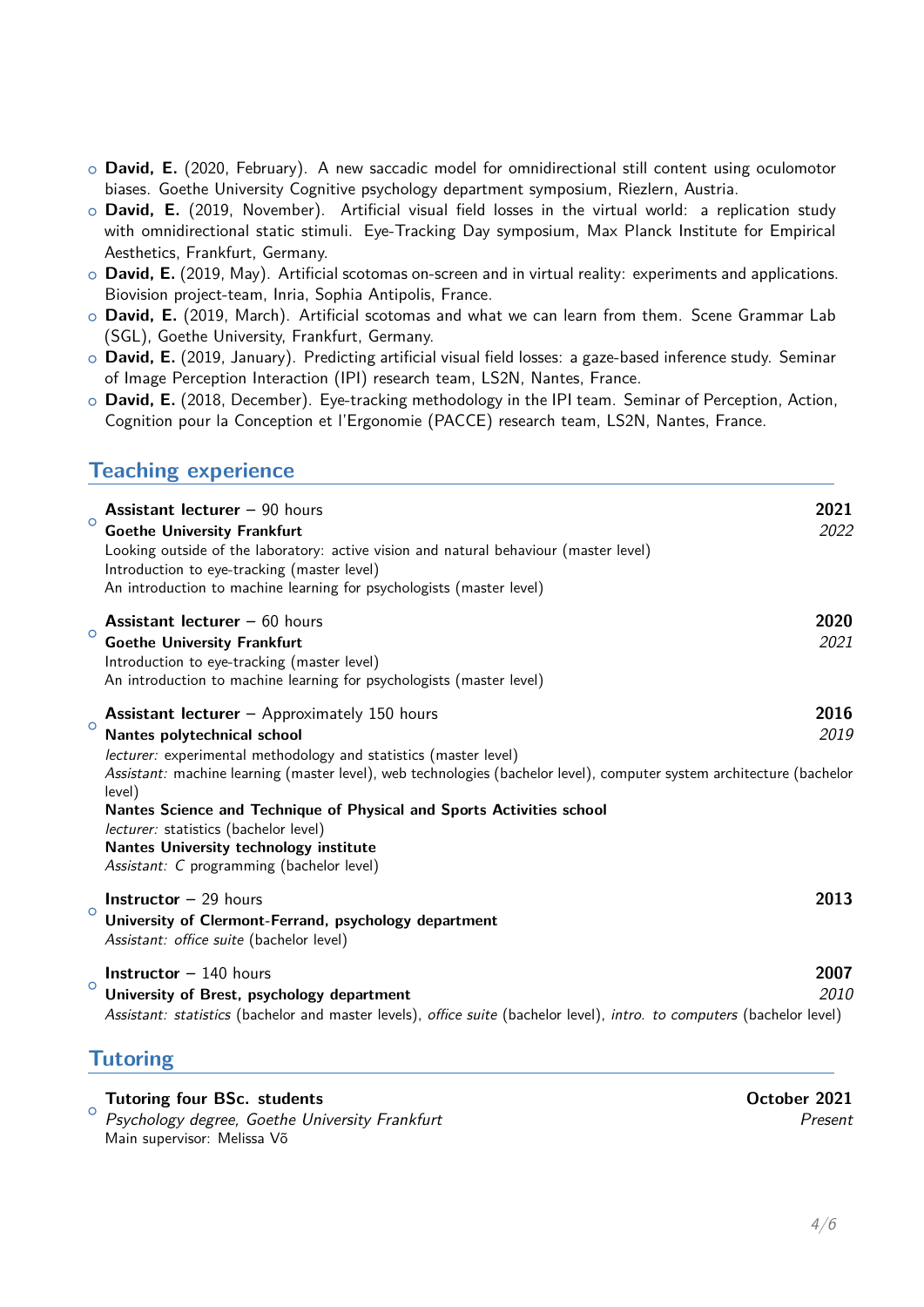| $\circ$ | <b>Tutoring three BSc. students</b><br>Psychology degree, Goethe University Frankfurt<br>Main supervisor: Melissa Võ                                                    | May 2021<br>Present     |
|---------|-------------------------------------------------------------------------------------------------------------------------------------------------------------------------|-------------------------|
| $\circ$ | <b>Tutoring two BSc. students</b><br>Psychology degree, Goethe University Frankfurt<br>Main supervisor: Erwan David                                                     | May 2019<br>July 2020   |
| $\circ$ | <b>Tutoring three MSc. students</b><br>Psychology and computer science degrees, Goethe University Frankfurt<br>Main supervisor: Erwan David                             | Dec. 2019<br>April 2020 |
| $\circ$ | <b>Tutoring one Bsc. student</b><br>Psychology degree, Goethe University Frankfurt<br>Main supervisor: Erwan David                                                      | Dec. 2019<br>Feb. 2020  |
| $\circ$ | <b>Tutoring two MSc. students</b><br>Engineer degree: electronic engineering, Nantes polytechnical school<br>Main supervisor: Patrick Le Callet (Full Prof.)            | Jan. 2019<br>Apr. 2019  |
| $\circ$ | <b>Tutoring two MSc. students</b><br>Engineer degree: computer science, Nantes polytechnical school<br>Main supervisor: Matthieu Perreira Da Silva (Assoc. Prof.)       | Nov. 2018<br>Feb. 2019  |
| $\circ$ | <b>Tutoring two MSc. students</b><br>Master: computer science, University of Nantes<br>Main supervisor: Matthieu Perreira Da Silva (Assoc. Prof.)                       | Feb. 2018<br>May 2018   |
| $\circ$ | <b>Tutoring two BSc. students</b><br>Preparatory School for Engineer Studies, Nantes polytechnical school<br>Main supervisor: Jean-Pierre Guédon (Full Prof.)           | Nov. 2017<br>Dec. 2017  |
| $\circ$ | <b>Tutoring two BSc. students</b><br>Preparatory School for Engineer Studies, Nantes polytechnical school<br>Main supervisor: Matthieu Perreira Da Silva (Assoc. Prof.) | Feb. 2017<br>Mar. 2017  |
| $\circ$ | <b>Tutoring one MSc. student</b><br>Master: data science, Nantes polytechnical school<br>Main supervisor: Matthieu Perreira Da Silva (Assoc. Prof.)                     | Feb. 2017<br>Apr. 2017  |

## **Reviewing**

#### ○␣ **Cognitive science**

Journal of Vision; Journal of Eye Movement Research; Frontiers In (Virtual reality)

#### ○␣ **Computer science**

IEEE International Conference on Image Processing; IEEE International Conference on Multimedia and Expo; IEEE Transactions On Image Processing; IEEE Transactions on Visualization and Computer Graphics; EURASIP Journal on Image and Video Processing; Signal Processing: Image Communication; ACM International Conference on Interactive Media Experiences; ACM International Conference on Interactive Media Experiences; MDPI sensors

#### ○␣ **Multi-disciplinary**

Nature scientific Reports; PLOS ONE

#### ○␣ **Other**

Mathematical Problems in Engineering